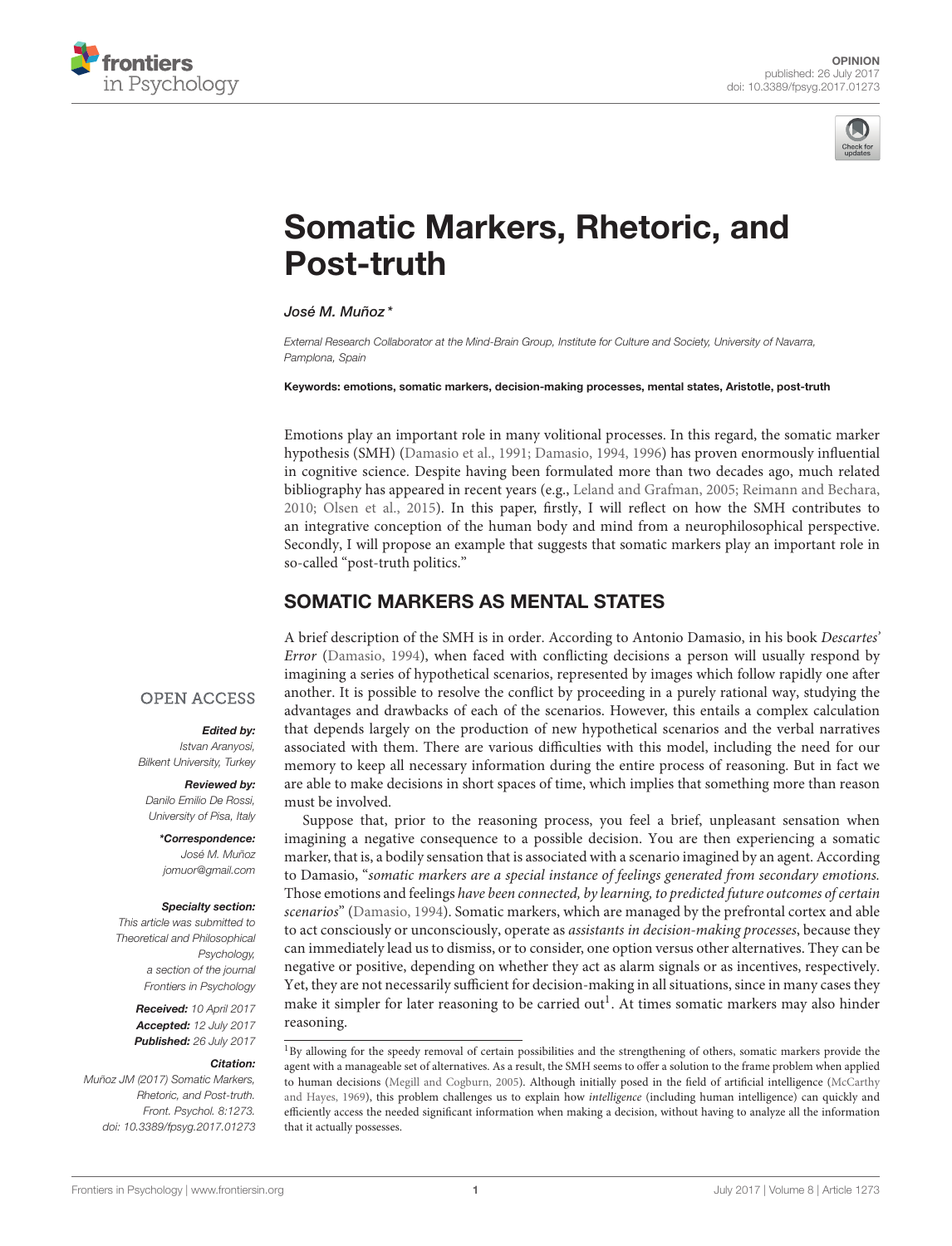In my view, the SMH provides valuable tools for a unitary understanding of the human mind and body. For instance, consider a four-way typology of mental states and properties [\(Moya, 2006\)](#page-2-8): intentional states (intentions, desires, beliefs, etc.), phenomenological states (sensory experiences, pleasure, pain...), mixed states (emotions and feelings), and pure dispositions (e.g., intelligence, envy, generosity). The third category combines intentional and phenomenological traits: mixed states are "characterized both by a certain attitude towards a content and by a certain felt quality"; furthermore, the "phenomenological component is nonspecific when it is isolated from the content" [\(Moya, 2006\)](#page-2-8). This seems to be the case with somatic markers. As Damasio says, they consist of bodily sensations linked to possible consequences internally projected by the agent in the face of hypothetical scenarios. Suppose, for example, that the agent experiences an unpleasant sensation every time she imagines the negative consequences of a given decision. What we have here is a felt quality (the unpleasant sensation) which, far from being nonspecific or vague, points to a certain mental content (the decision); it thus turns out to be an attitude (rejection) at the same time<sup>[2](#page-1-0)</sup>. Hence, employing the typology given above, somatic markers should be classified as mixed mental states, with both intentional and phenomenological features.

# SOMATIC MARKERS AS ARISTOTELIAN EMOTIONS

Furthermore, there is a similarity between the SMH and Aristotle's conception of emotions in his Rhetoric (cf. [Sifakis, 2001\)](#page-2-9). He "considers the passions or emotions to be psychophysical affections, associated with physiological alterations, and which involve sensations of pain and/or pleasure" [\(Trueba, 2009\)](#page-2-10). A first parallel can be drawn here, insofar as somatic markers consist of pleasant or unpleasant sensations (i.e., pleasure and pain) originating in our body and associated with mentally projected images (the psychophysical connection). But the functions which the Macedonian thinker assigns to pain (or grief) and pleasure endow the SMH with an even stronger Aristotelian "halo": "The emotions [pathē]<sup>[3](#page-1-1)</sup> are those things through which, by undergoing change, people come to differ in their judgments [italics added] and which are accompanied by pain and pleasure, for example, anger, pity, fear, and other such things and their opposites" (Rhetoric, II, 1, 1378a 20; [Aristotle, 2007\)](#page-2-11). Like somatic markers, the emotions in Rhetoric enjoy the power to influence rational processes, which they do precisely in virtue of the pleasantness or unpleasantness of their physical component. Nevertheless, here they do not have the moral connotation that they do in other Aristotelian treatises. In the Nicomachean Ethics, for example, he argues that "if the virtues are to do with actions and situations of being affected [i.e., passions; italics added], and pleasure and pain follow from every action and situation of being affected, then this is another reason why virtue will be concerned with pleasures and pains" (Nicomachean Ethics, II, 3, 1104b 15; [Aristotle, 2000\)](#page-2-12). But Damasio does not focus on the moral aspect of emotions, so the similarity between his hypothesis and Aristotle's conception is more remarkable in the case of Rhetoric than in others of his works.

Perhaps the most important idea that Damasio defends in Descartes' Error is that the brain does not act as a solitary agent isolated from the rest of the body [\(Damasio, 1994\)](#page-2-1). To affirm the contrary would be to fall into what has been eloquently described as "a sort of materialistic dualism" [\(Moya, 2011\)](#page-2-13): "Whereas, according to old forms of dualism, a human being is essentially a soul or thinking thing that contingently inhabits a body, for this new dualism a human being is essentially a brain that contingently inhabits (the rest of) the body. In current philosophy of mind, and even epistemology, the importance of the brain, which we do not want to deny, has been magnified, with a corresponding devaluation of other parts of the human body, such as the tongue or the hands, which tend to appear as mere peripheral appendices at the service of the brain, and ultimately dispensable." The SMH, I claim, constitutes a powerful attack against this materialistic dualism. On the one hand, it conceives of intentional traits (attitudes toward an imagined content) and phenomenological traits (felt qualities with a bodily origin) in an intermixed, inseparable way. On the other, and following Aristotle in the Rhetoric, it understands emotions (somatic markers) as psychophysical processes in which the rational component is influenced by the bodily component (in virtue of the pain or pleasure associated with the latter). Thus, the SMH provides an integrative view in which soma and psyche are inextricably linked. In addition, this unitary idea of the human seems to be endorsed by important empirical evidence. For example, it is has been known for more than three decades that the nervous, endocrine, and immune systems are interconnected through a network formed by neuropeptides (which act as messenger molecules) and their corresponding receptors, and that the latter are spread throughout this network in such a way that we can find them also in the brain, including regions associated with emotions [\(Pert et al., 1985\)](#page-2-14). This reinforces the SMH, since it suggests that the nervous system is sensitive to emotional signals originating from other biological systems.

# SOMATIC MARKERS AS POLITICAL INSTRUMENTS

But the implications of the SMH do not just reach the individual level. Somatic markers may in fact be relevant in political speech. More concretely, I think that they can be employed in post-truth politics, where factual truth is replaced by an appeal to personal emotions when citizens make decisions. Indeed, in several countries with well-established democratic values certain mass media may have created, through somatic markers, a collective emotional basis with undesirable political consequences.

Consider the following example. Suppose that an individual  $x$ is a citizen of democratic country  $A$ . Since her childhood,  $x$  has been educated in the values of compassion and empathy toward the suffering of others, which conforms to a well-established

<span id="page-1-0"></span><sup>&</sup>lt;sup>2</sup>I think that a very similar argument could easily be made in the case of positive somatic markers.

<span id="page-1-1"></span><sup>3</sup>Word and square brackets shown as in the original source.